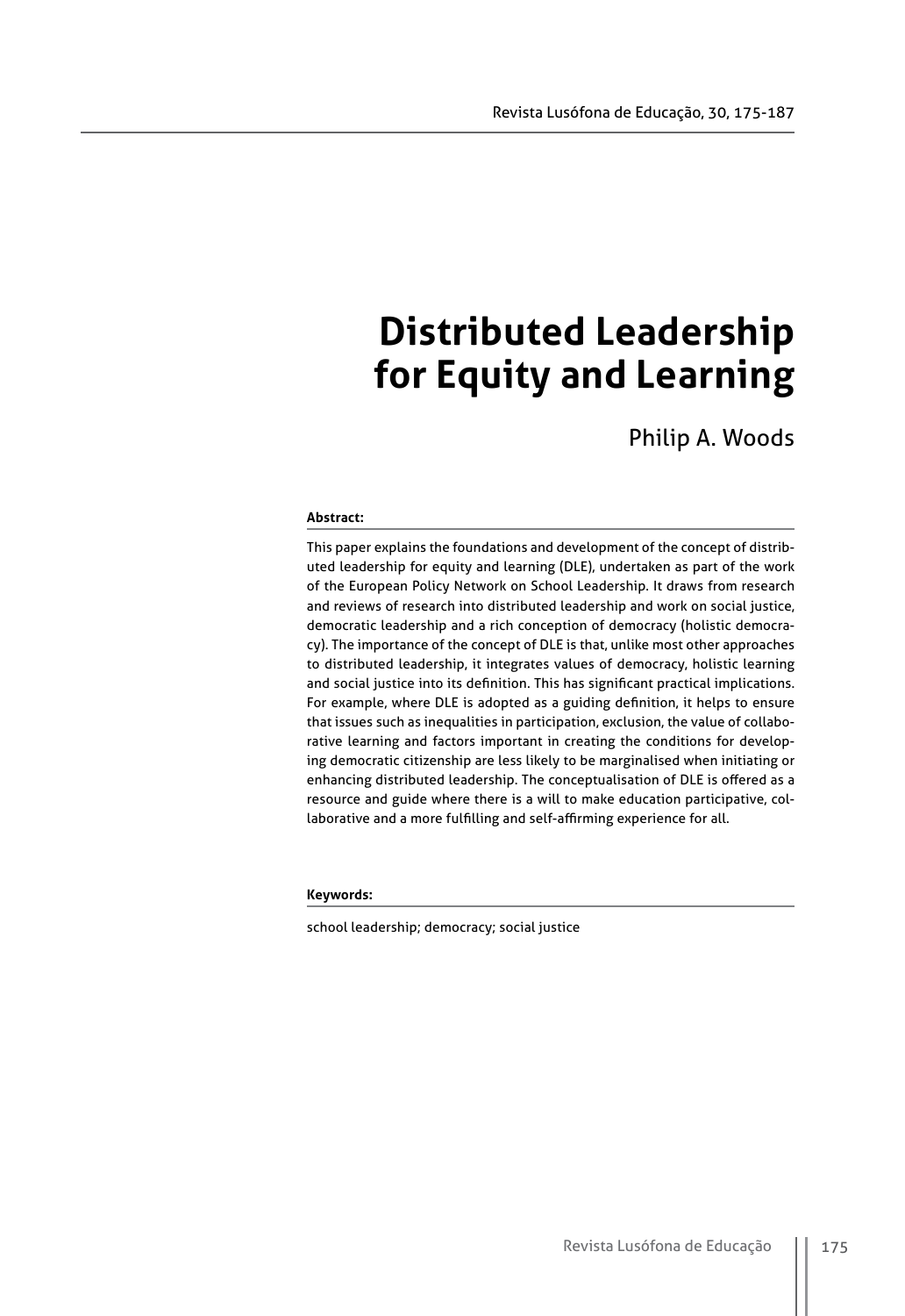## **Liderança distribuída para a equidade e a aprendizagem**

**Resumo**: Este artigo apresenta os fundamentos e o desenvolvimento do conceito de liderança distribuída para a equidade e aprendizagem (DLE) que se trabalhou como parte dos trabalhos da Rede de Política Europeia sobre a Liderança nas Escolas. Inspira-se na investigação e na revisão de literatura científica sobre liderança distribuída, nos estudos sobre justiça social e da liderança democrática, bem como numa conceção alargada de democracia (democracia holística). A importância do conceito de DLE reside em, neste caso, ao contrário da maior parte de outras abordagens à liderança distribuída, integrar na sua própria definição os valores da democracia, da aprendizagem holística e da justiça social. Isto tem implicações práticas significativas. Por exemplo , onde a DLE tem sido adotada como linha orientadora, tem ajudado a garantir que questões como as da desigualdade na participação, as da exclusão, o valor da aprendizagem colaborativa, bem como outros fatores importantes para a criação de condições para o desenvolvimento da cidadania democrática, têm menos probabilidades de serem marginalizados, quando se inicia ou se reforça a liderança distribuída. Propõe-se a conceptualização de DLE como um recurso e uma linha de orientação sempre que exista uma vontade de fazer da educação uma experiência participativa, colaborativa que seja mais gratificante e de afirmação pessoal para todos.

**Palavras-chave:** liderança na escola; democracia; justiça social

## **Leadership Distribué pour l'équité et l'apprentissage**

**Resumé:** Cet article présente les fondements et le développement de la notion de leadership distribuée pour l'équité et l'apprentissage (DLE) des travaux entrepris dans le cadre du Réseau Européen sur le Leadership dans l'Établissement Scolaire (European Policy Network on School Leadership). Il s'inspire des recherches et revues de recherche en leadership distribué, des travaux dans le domaine de la justice sociale et du leadership démocratique ainsi que d'une conception large de la démocratie (la démocratie holistique). Contrairement à la plupart des autres approches en matière de leadership distribué, l'importance de la notion de DLE est qu'elle intègre dans sa définition les valeurs de la démocratie, de l'apprentissage holistique et de la justice sociale. Cela a des conséquences pratiques importantes. Par exemple, dans les établissements où DLE est adopté en tant que principe directeur, il contribue à faire en sorte que des questions telles que les inégalités dans la participation, l'exclusion, la valeur de l'apprentissage collaboratif et des facteurs importants dans la création des conditions pour développer la citoyenneté démocratique soient moins susceptibles d'être marginalisés lors de l'initiation ou le renforcement du leadership distribué. La conceptualisation de DLE est proposée comme une ressource et une orientation là où il y a une volonté de faire de l'éducation une expérience participative, collaborative qui est plus épanouissante et auto-affirmante pour tous.

Mots clés: leadership à l'école; démocratie; justice social

## **Liderazgo Distribuido para la Equidad y el Aprendizaje**

**Resumen:** Este artículo explica los fundamentos y el desarrollo del concepto de liderazgo distribuido para la equidad y el aprendizaje (DLE), que se llevó a cabo como parte de la Red Europea de Políticas sobre Liderazgo Escolar. Se basa en investigaciones y revisiones de la literatura científica sobre liderazgo distribuido y trabajo sobre justicia social, liderazgo democrático y una concepción amplia de democracia (democracia holística). La importancia del concepto de DLE reside en que, a diferencia de la mayoría del resto de enfoques de liderazgo distribuido, integra en su definición los valores de democracia, aprendizaje holístico y justicia social. Asimismo, esto tiene importantes consecuencias prácticas. Por ejemplo, adoptar DLE como definición de partida, ayuda a garantizar que aquellas cuestiones referentes a desigualdades en la participación, exclusión, valor del aprendizaje colaborativo así como otros factores importantes para crear las condiciones para el desarrollo ciudadanía democrática, sean tenidas en consideración al iniciar o promover liderazgo distribuido. La conceptualización de DLE se ofrece como un recurso y guía allá donde se pretende hacer una educación participativa y colaborativa, más satisfactoria y, en definitiva, una experiencia de reafirmación para todas las personas.

**Palabras clave**: liderazgo escolar; democracia; justicia social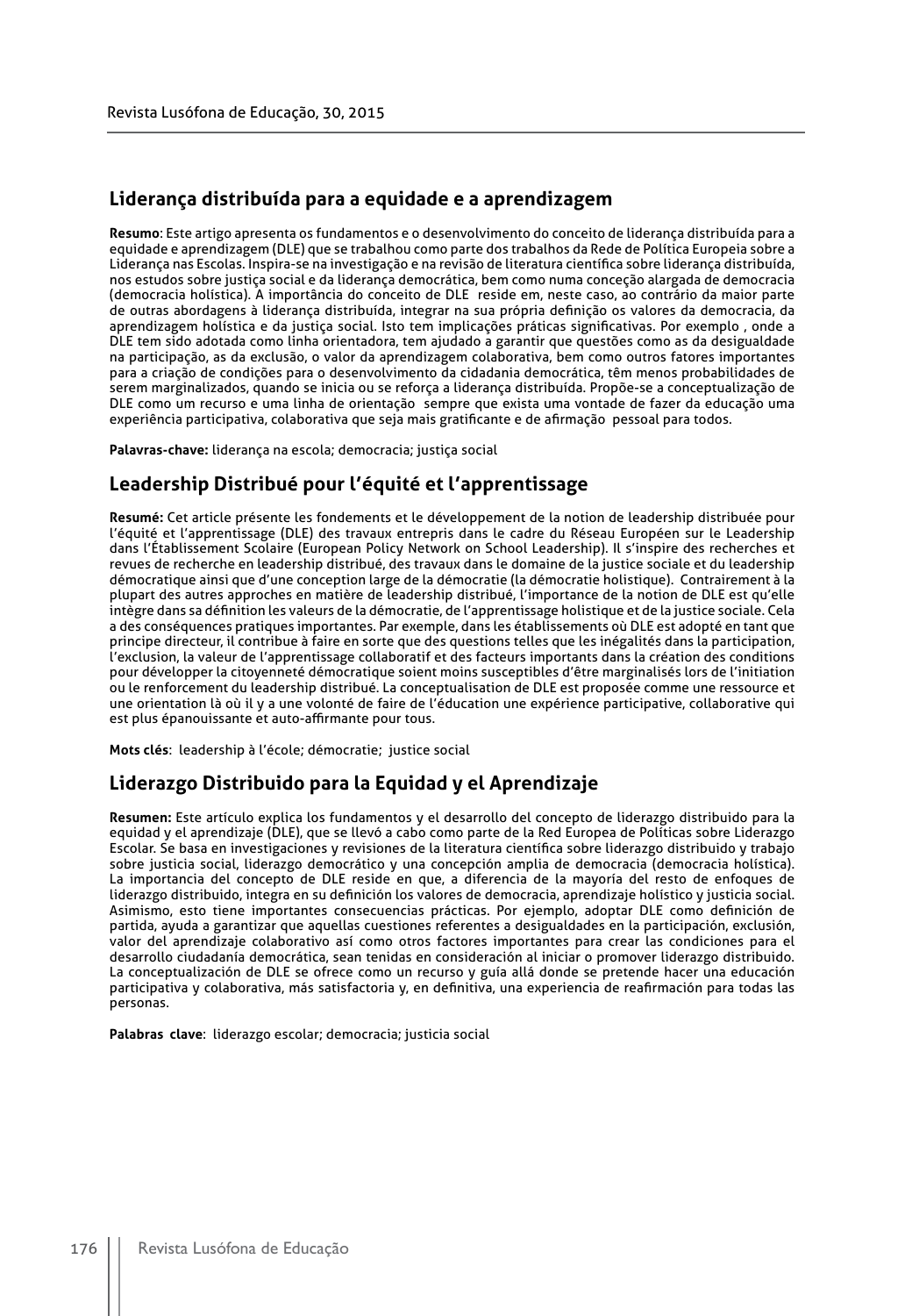## **Purpose**

The purpose of this paper is to set out a conceptualisation of distributed leadership for equity and learning (DLE). This conceptualisation provided a basis for the design of a toolset for the European Policy Network on School Leadership (EPNoSL<sup>1</sup>) published in 2015. The toolset is intended to be a resource for policy-makers and practitioners who want to learn about and develop distributed leadership in schools in ways that advance social justice and democratic values. The toolset can be accessed at http://herts.academia.edu/PhilipWoods. The paper makes explicit the research and reviews that provide the evidence base for the conceptualisation of DLE, including the work and conclusions of EPNoSL's first and second phases of work (2011-2014).

## **A working definition of distributed leadership**

The evidence base built up by EPNoSL included specific attention to distributed leadership (DL). The research on DL in Finland for EPNoSL concluded, for example, that DL 'should include the notion of seeing leadership as resource which exists and has to be used in all levels' (Risku and Tian 2013: 5). Recognising that leadership is emergent and that it arises through complex, interactive processes and is not the preserve of senior roles designated with leadership authority (Woods and Roberts 2013a: 2, 2013b: 148), the EPNoSL project adopted (Kollias and Hatzopoulos 2013) the following as a working definition:

DL comprises…

- a culture that
	- views leadership as emerging from ongoing flows of interactions across the organisation and its hierarchy, not simply the actions of the single leader or small leadership elite
	- values leadership contributions from across the organisation and its hierarchy
	- recognises that this view of leadership can be deployed in order to improve organisational effectiveness
- accompanied by an institutional structure that
	- spreads leadership opportunities beyond formal senior roles to enable different sources of expertise and perspectives to influence the organisation's work, development and innovative changes
	- facilitates flexible, collaborative working relationships across traditional boundaries and hierarchies
- tends towards the creation of flatter hierarchies. (Woods and Woods, 2013b: 4)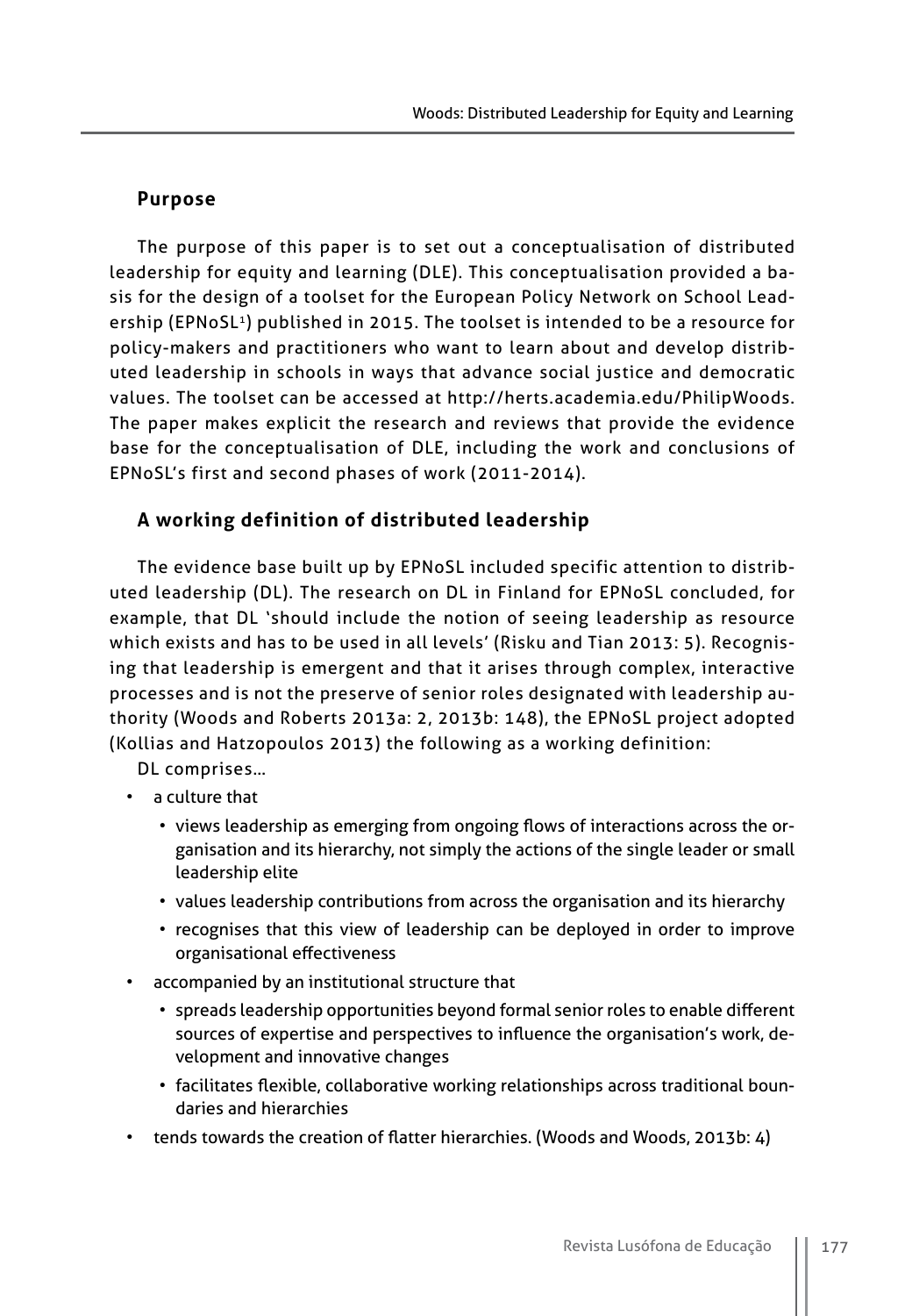In itself, however, the above definition does not incorporate values such as equity as integral to DL. The work on DL within EPNoSL therefore sought to remedy this by taking up the theme of deepening DL in Woods and Woods (2013b).

## **Deepening distributed leadership**

The UK review of research on DL for EPNoSL concluded that 'it is important to deepen DL as the above [working] definition … leaves a need to provide content to the kind of values and learning that guide the practice of DL' (Woods and Roberts 2013a: 11, 2013b: 149). It went on to propose that 'examining DL from a democratic perspective, using a degrees of democracy framework based on holistic democracy, offers a way of researching the possibilities and practice of deepening distributed leadership', citing Woods (2013) and Woods and Woods (2012, 2013a/b). The EPNoSL project suggested accordingly, in its Briefing Notes at the close of Phase 2, that policy-makers take into account the following recommendation:

> DEEPENING DISTRIBUTED LEADERSHIP FOR ATTAINING BOTH EQUITY AND LEARNING GOALS SHOULD BECOME PART OF A WIDER POLICY STRATEGY based on the notion that participative and democratic decision-making can be more effective in identifying and meeting the local needs of disadvantaged groups of students as well as empowering staff and students in becoming active in the everyday operation of their school.

(Kollias and Hatzopoulos, 2013: 6, 27)

## **Key concepts of social justice and holistic democracy**

Social justice and democracy are key concepts in building up the definition of DLE. How these are defined is crucial to how DLE is understood.

A four-fold concept of social justice

Woods and Roberts (2013a) suggested that equity in relation to DL should be understood in a broader way than just closing gaps in attainment. This suggestion reinforced the conclusion of the critical review of literature on school leadership and equity undertaken for EPNoSL (Ward et al 2013: 76), that equity should go beyond 'the dominant concepts of equality of opportunity and equity of results… underpinned by neoliberal economic theory' and a 'standards agenda' that is 'arguably, incompatible with the account of equity as the reduction of social injustices that affect people's lives'.

One way of conceptualising social justice in a broader way is through a fourfold scheme comprising developmental, participative, cultural and distributive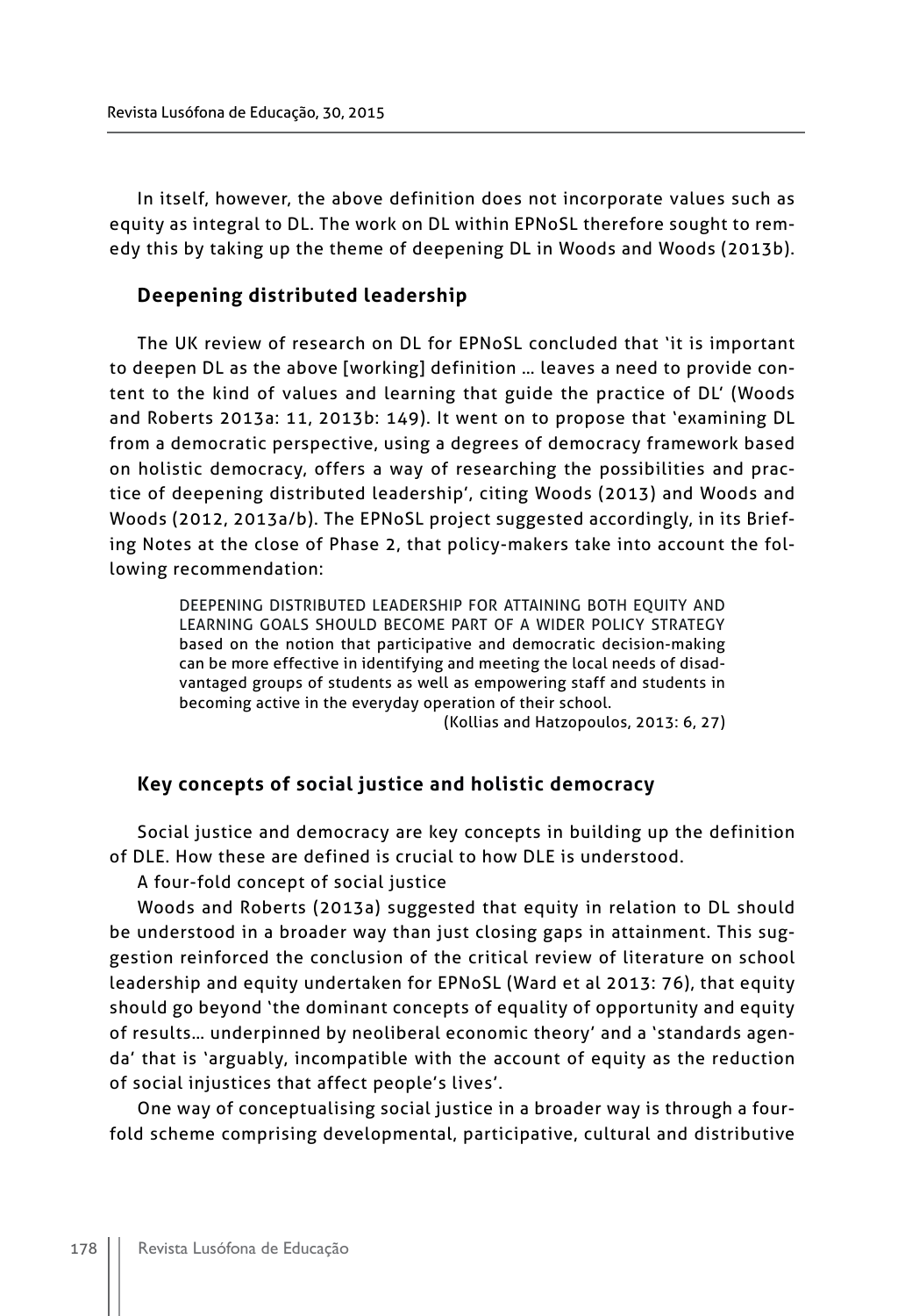justice (Woods 2012), which incorporates the three-fold typology set out by Cribb and Gewirtz (2003).

The areas of concern of each of these aspects of social justice are summarised as follows:

- developmental justice inequalities in opportunities for and obstacles to learning and the development of people's full capabilities
- participative justice patterns of association which prevent some people from participating fully in decisions which affect them
- cultural justice cultural domination, non-recognition and disrespect
- distributive justice unjustified socio-economic inequalities and deprivation

## **Holistic democracy**

Concepts of democracy and social justice interlink and enhance each other. The concept of holistic democracy (HD) offers a rich conception of democratic leadership (Woods, 2005, 2011) that augments the four-fold concept of social justice (Woods and Roberts, 2013b: 149). The concept of HD is about participation and meaning: it describes a way of working together which facilitates coresponsibility, mutual empowerment and fair participation of all in co-creating their social and organisational environment (participation), and facilitates the growth and learning of individuals as whole people combining intellectual, spiritual, ethical, emotional, aesthetic and physical development (meaning) (Woods, 2005, 2011). The four dimensions of HD are set out below and provide a way of reflecting on how to deepen DL (Woods and Woods, 2013b).

Participative dimensions of HD

- power sharing. Inclusive involvement and shared responsibility for decision-making, providing opportunities for co-leadership
- transforming dialogue. Respect, freedom to share views, increasing mutual understanding through people reaching beyond individual narrow perspectives and interests and working to overcome difference
- Meaning dimensions of HD
- holistic meaning. Learning collaboratively, by integrating all our human capabilities (spiritual, intuitive and ethical, as well as intellectual and emotional), and seeking purpose guided by higher values and inner knowing
- holistic well-being. Feeling empowered and confident as a member of an organisation, with high self-esteem and the capacity to think for oneself, in an environment where there is a sense of belonging and encouragement of connectedness - spiritually and ecologically (with nature)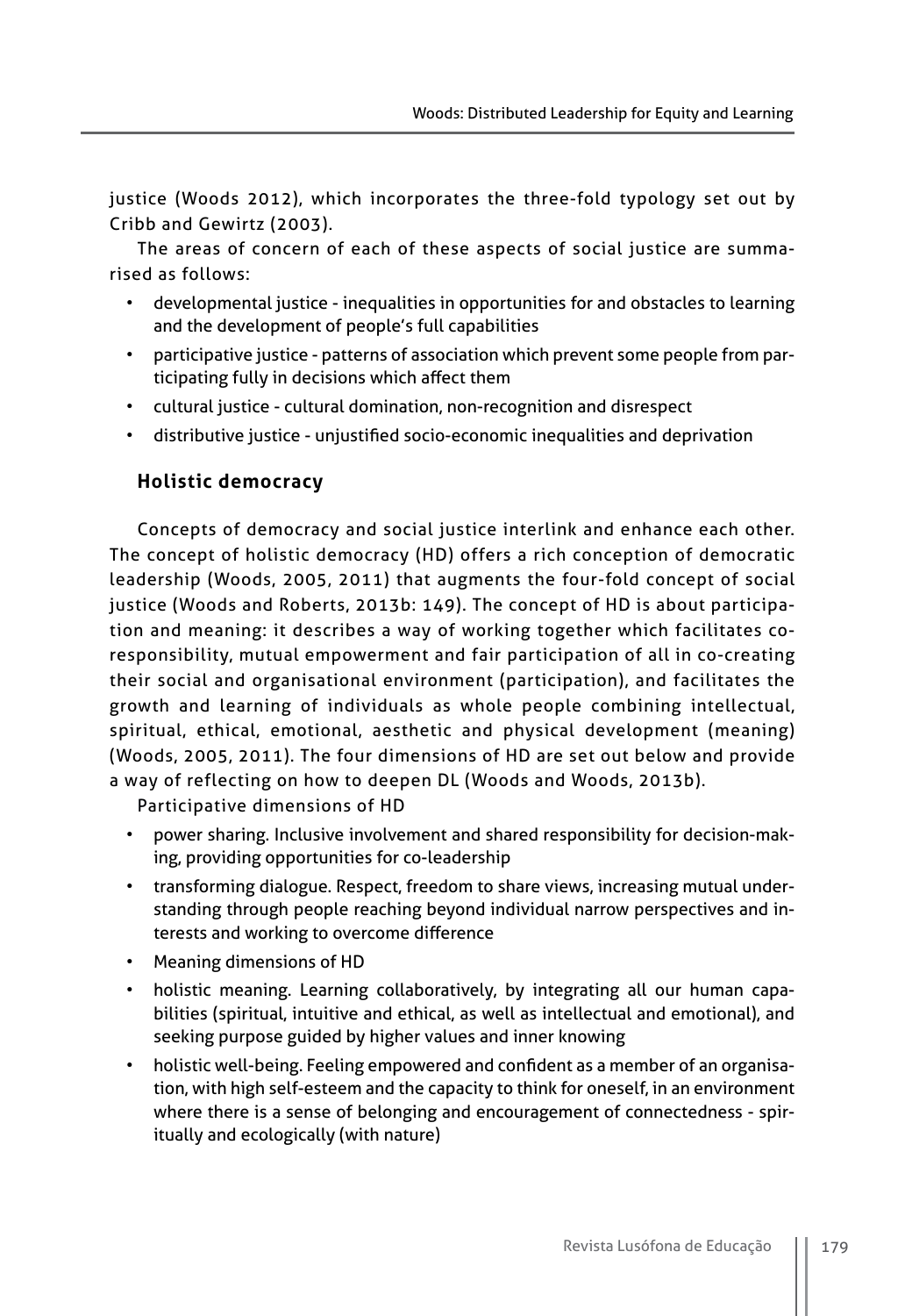Figure 1 shows the linkages between HD and social justice. Showing these linkages provides an overview of which aspects of social justice are particularly important to each of the dimensions in a rich notion of democratic leadership based in the HD model. Whilst all the aspects of social justice are interactive and have a diffuse influence, some are especially affected by and interlinked with certain dimensions of HD.

The participative dimensions (power sharing and transforming dialogue) are especially linked with participative and cultural justice. Inequalities in the latter affect who is able have their voice heard and to be respected as initiators of change and as co-leaders.

The meaning dimensions (holistic meaning and holistic well-being) are especially linked with developmental justice. This is because the latter is concerned with inequalities in access to learning and in opportunities for people to develop all of their capabilities in a supportive environment that nurtures collaborative learning and well-being.

Affecting all the HD dimensions is distributive justice as socio-economic inequalities have impacts upon matters, such as respect, capabilities to participate and engagement in learning, that affect all the dimensions. This highlights the importance of recognising inequalities and the 'structural constraints on social justice' (Ward et al, 2013: 77), and the need to tackle these in aspiring to holistic democracy as a model to deepen distributed leadership.



Figure 1: Linkages between HD and social justice

#### **Degrees of DL**

Research on democratic leadership and the use of HD in professional development has emphasised the need to see it not as a characteristic which is either present or not, but as a feature of schools which in reality is characterised by 'degrees of democracy' (Woods and Woods 2012, 2013a). In educational and professional development sessions with practitioners, for example, numbers of the participants made clear that they value the benefits of hierarchy and want to see democratic approaches to leadership as a way of balancing hierarchical and democratic values (Woods and Woods 2013b).

The point applies to DL: it is an approach to leadership that has different forms and degrees of prominence. Gronn (2009) refers to hybrid leadership,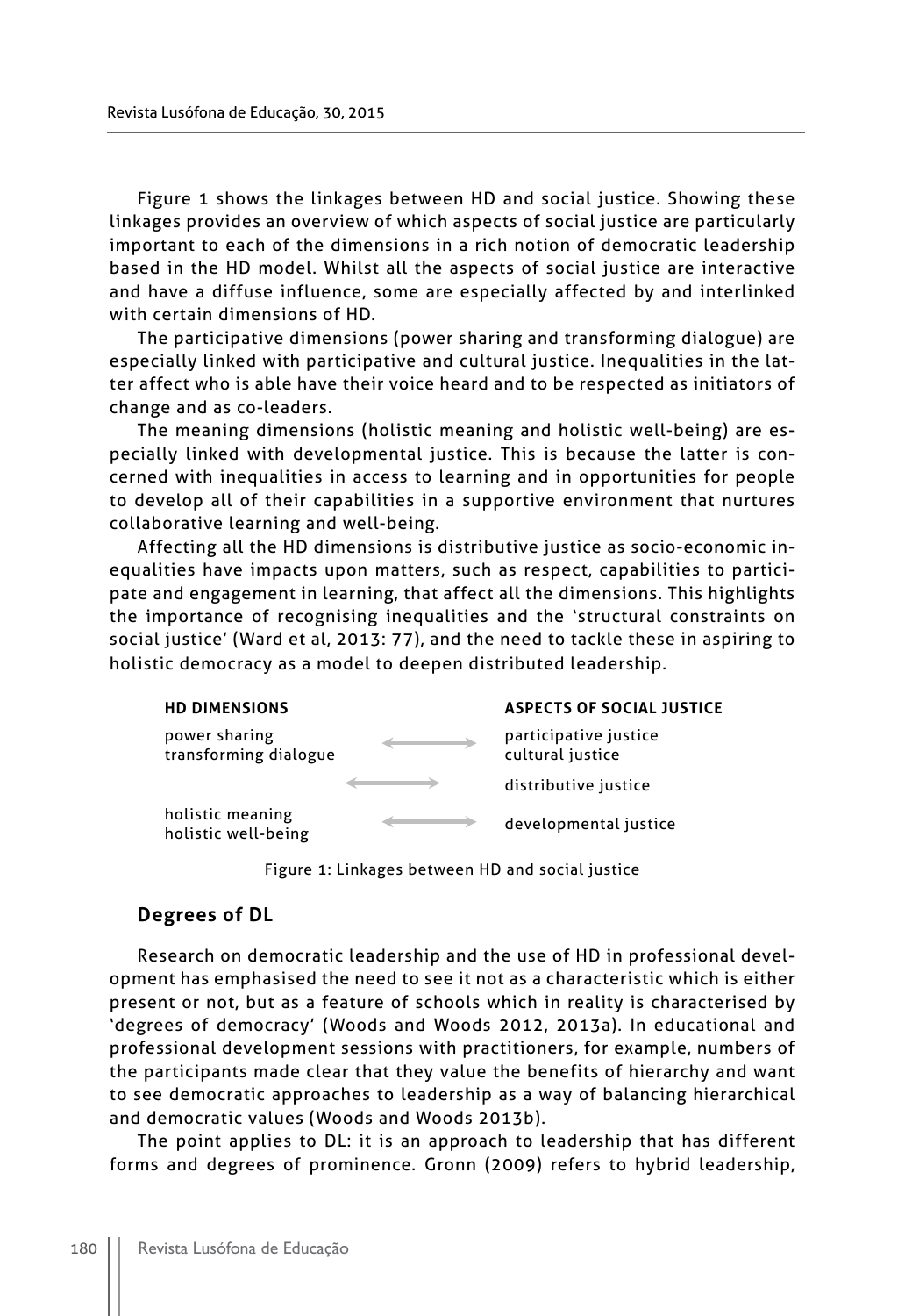combining hierarchy and distributed features. Risku and Tian (2013: 5) conclude from their Finnish research for EPNoSL that schools 'are and will be very different from each other. School leadership must be developed so that it serves the different situations in the best possible way'.

## **Holarchic social environment**

In the UK case study of DL, carried out for EPNoSL and undertaken in a secondary school, it was noted that participants' accounts highlighted both hierarchy (traditional, top-down relationships) and what we termed 'holarchy' (open, fluid relationships) (Woods and Roberts 2013b). Hierarchy and holarchy appeared as inherent features of the leadership of the case study school which showed a strong distributed character. The findings highlighted the importance of the social dimension of organisational relationships, emphasised by work on leadership and innovation (e.g. Gratton 2007). School staff drew attention to

> the availability of opportunities to take initiatives and exercise leadership that brings about changes in the school … The emphasis given to respect by some participants suggested that we should explicitly recognise the significance of the distribution of respect (which links with the importance of trust and other relational factors identified in the research literature). Participants distinguished between these factors and the distribution of authority and accountability which were more centralised in the school. (Woods and Roberts, 2013b: 163)

What is termed 'holarchy' here is a particular kind of social environment where there is a shared, equal 'social authority' amongst organisational members to initiate and be involved in change, even though there may be distinctions in formal authority and other differences between people. A holarchic social environment is one in which people are valued for what they each individually bring to the work of the organisation; positive relationships between people across status and other organisational boundaries are readily established in order to initiate and develop change; and belonging, social equality, flexibility, fluidity, openness, respect, trust and mutually affirming relationships are distributed across the organisation.

David Spangler's definition of holarchy, highlighted in Woods (2011: 53) in relation to HD, captures the essence of a holarchic system 'in which different and unequal participants nevertheless enhance each other and co-creatively make a larger wholeness possible'. Holarchy honours

> each participant and looks not to their relative ranking as in a hierarchy, but to what they can contribute by virtue of their differences. Thus in a hierarchy, participants can be compared and evaluated on the basis of position, rank, relative power, seniority and the like. But in a holarchy each person's value comes from his or her individuality and uniqueness and the capacity to engage and interact with others to make the fruits of that uniqueness available.<sup>2</sup>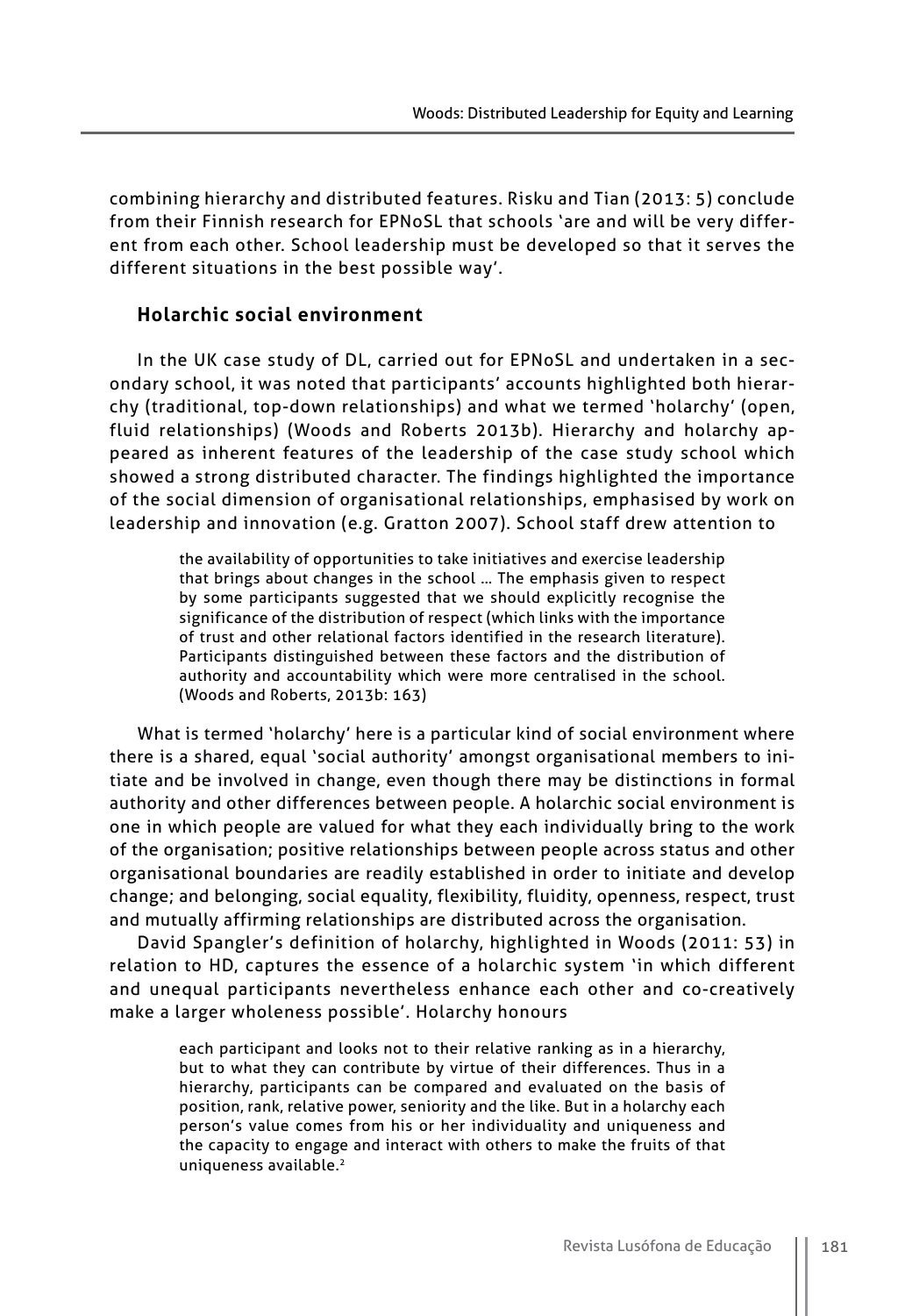It is essential to recognise the value of independent thinking if the sense of social belonging is not to be reduced to groupthink. The capability to think critically is essential to democratic principles and holistic well-being (Woods 2011: 19).

Work is continuing on delineating and exploring the concept of holarchic social environments (Woods, 2014).

| strong<br>degree of co-<br>ordination and<br>planning | Co-ordination and planning of roles, expectations and modes of working<br>together are important, which Leithwood et al (2006: 61) refer to as "planful<br>alignment" and has been labelled as 'firm framing' in relation to democratic<br>leadership (Woods, 2005: 87).                                                                                                                                                                                                                                                                                                                                                                                                                            |
|-------------------------------------------------------|-----------------------------------------------------------------------------------------------------------------------------------------------------------------------------------------------------------------------------------------------------------------------------------------------------------------------------------------------------------------------------------------------------------------------------------------------------------------------------------------------------------------------------------------------------------------------------------------------------------------------------------------------------------------------------------------------------|
| cohesive<br>culture                                   | The organisational or group culture should exhibit shared goals and values<br>(Louis et al 2010, Slavin 2010, Woods and Woods 2008) and trust (Kensler<br>2008: cvi, Day et al, 2009: 189).                                                                                                                                                                                                                                                                                                                                                                                                                                                                                                         |
| focus on<br>core purpose<br>(learning)                | A "focus of DL on the core work of the organization" creates "strong links<br>between leadership and learning" (Timperley and Robertson 2011: 6).<br>Concerning another form of less hierarchical and more fluid relationships<br>- learning communities - their raison d'etre depends on their being able<br>to "sharpen" their "focus on improving or transforming mutually agreed-<br>on areas of student learning" (Stoll, 2011: 108). (See also Robinson 2006,<br>Robinson et al, 2008.)                                                                                                                                                                                                       |
| capacity<br>building                                  | Opportunities to develop capabilities are important (Woods 2005), including<br>training for student leadership (Frost and Macbeath 2010), raising educators'<br>"consciousness of racial, sexual and cultural discrimination" and the value of<br>students "own cultural manifestations" (Ward et al 2013: 75) and nurturing<br>and strengthening democratic consciousness (Woods 2011: 64-66). Day<br>et al (2009: 142) conclude that "there is a need to develop people before<br>leadership can be effectively distributed". The key role of formal senior<br>leaders and their capacity (their training, experience and capabilities in<br>developing DL) are emphasised by Harris (2013: 550). |
| effective<br>internal<br>accountability               | Day et al (2009: 117) draw attention to the importance of a strong internal<br>accountability system, whilst Slavin (2010) identified the necessity of<br>individual accountability for effective collaborative learning. In other words,<br>accountability has to be felt individually as well as being shared. Senior<br>leaders can be accountable to staff and students too, through for example<br>"soft accountability" strategies, e.g., transparency about decisions and open<br>access to reviews of senior leaders performance (Sorensen 2010: 9, Woods<br>2011: 161).                                                                                                                    |

## **Factors conducive to DL**

Figure 2: Factors associated with positive effects of DL (based on Woods and Woods, 2013b: Figure 1)

Openness and fluidity of relationships are characteristic of holarchic social environments, but they need to occur in a context of more formal institutional features that give a shared orientation and clear parameters. For example, insti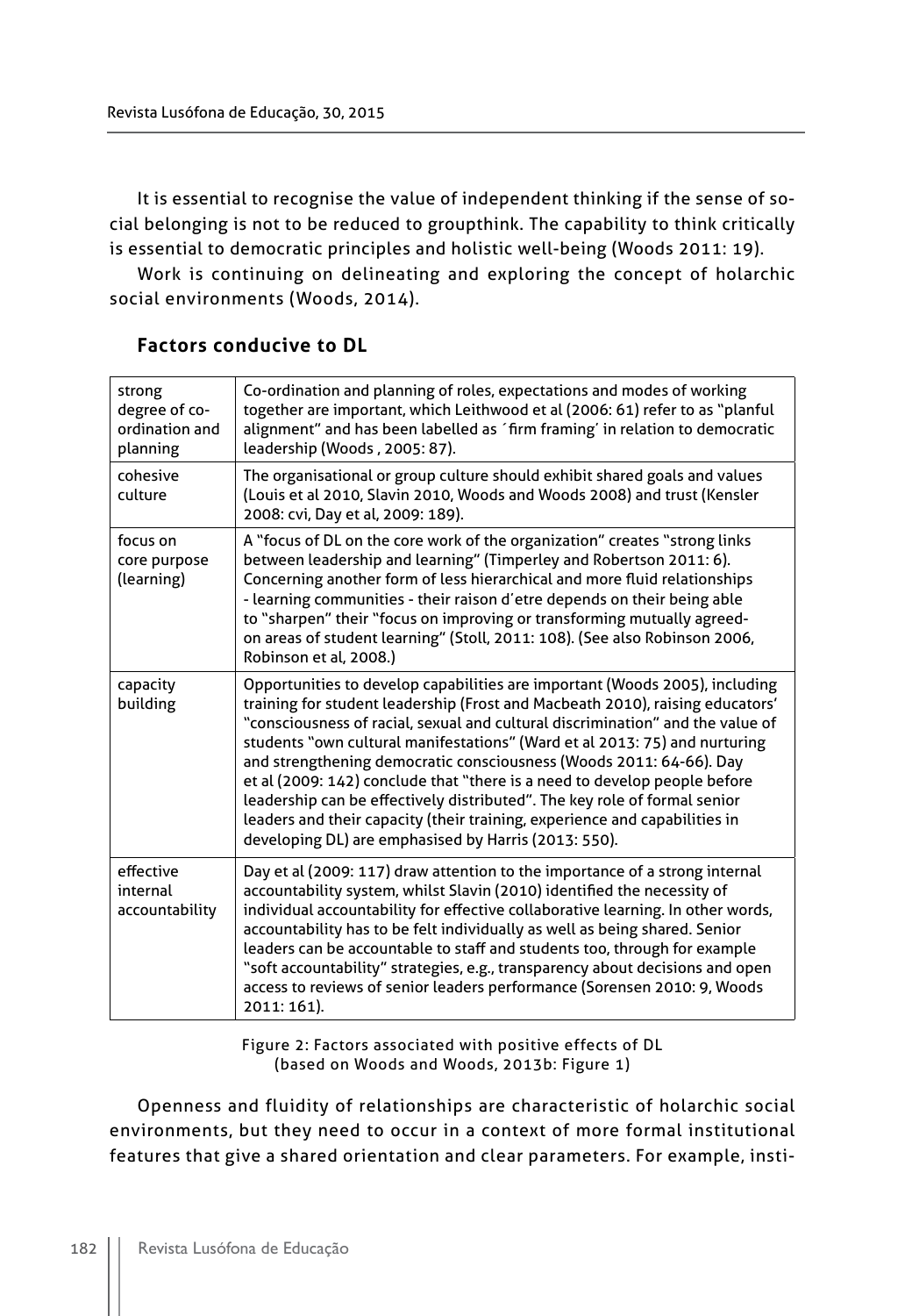tutional normative codes and incentives are important in supporting and setting the aims and limit of democratic culture (Sorensen 2010). They help to create the 'firm framing'3 necessary to promote forms of DL that incorporate principles such as inclusive participation.

The accumulating research on DL is helpful in indicating the institutional changes and approaches that are needed to ensure it works and has positive effects. Successful DL is associated with a number of identifiable factors, some of which are summarised in Woods and Woods (2013b: Figure 1) and were noted in the UK national review (Woods and Roberts 2013a). These have relevance to DLE too. Figure 2 amends and expands the summary in Woods and Woods (2013b): the principal change is the addition of the importance of effective accountability within the school.

## **Distributed leadership for equity and learning**

There are three main implications from the above discussion for conceptualising DLE and augmenting the cultural and institutional features in the working definition of DL above.

Firstly, the conceptualisation of DLE needs to incorporate aims of enhancing social justice and participative and democratic processes and values. In order to achieve this, the dimensions of HD and the related forms of social justice are added. DLE, therefore, involves an explicit commitment to enacting the values of equity and democratic practice, as well as a shared understanding that leadership can come from all parts and levels of the organisation. In order to develop or enhance DLE, these key commitments and understandings need to be reflected in the ideas and values that make up a school's shared culture.

Secondly, DLE requires institutional structures that support and enable leadership from all parts of the organisation and do this in ways that are fair and inclusive. Examples of such institutional changes include widening membership of committees, teams and working groups (e.g. enabling ad hoc working groups to be set up easily by staff and/or students that bring together different people to work collaboratively on projects bringing about change), allocating resources in ways that support DLE (e.g. giving staff and students opportunities to develop capabilities in leadership, collaborative working and innovation), and supporting formal and informal teacher and student leadership roles.

Thirdly, DLE involves the nurturing of a particular kind of open (holarchic) social environment in which there is a shared, equal 'social authority' amongst organisational members to initiate and be involved in change, even though there may be distinctions in formal authority and other differences between people, and in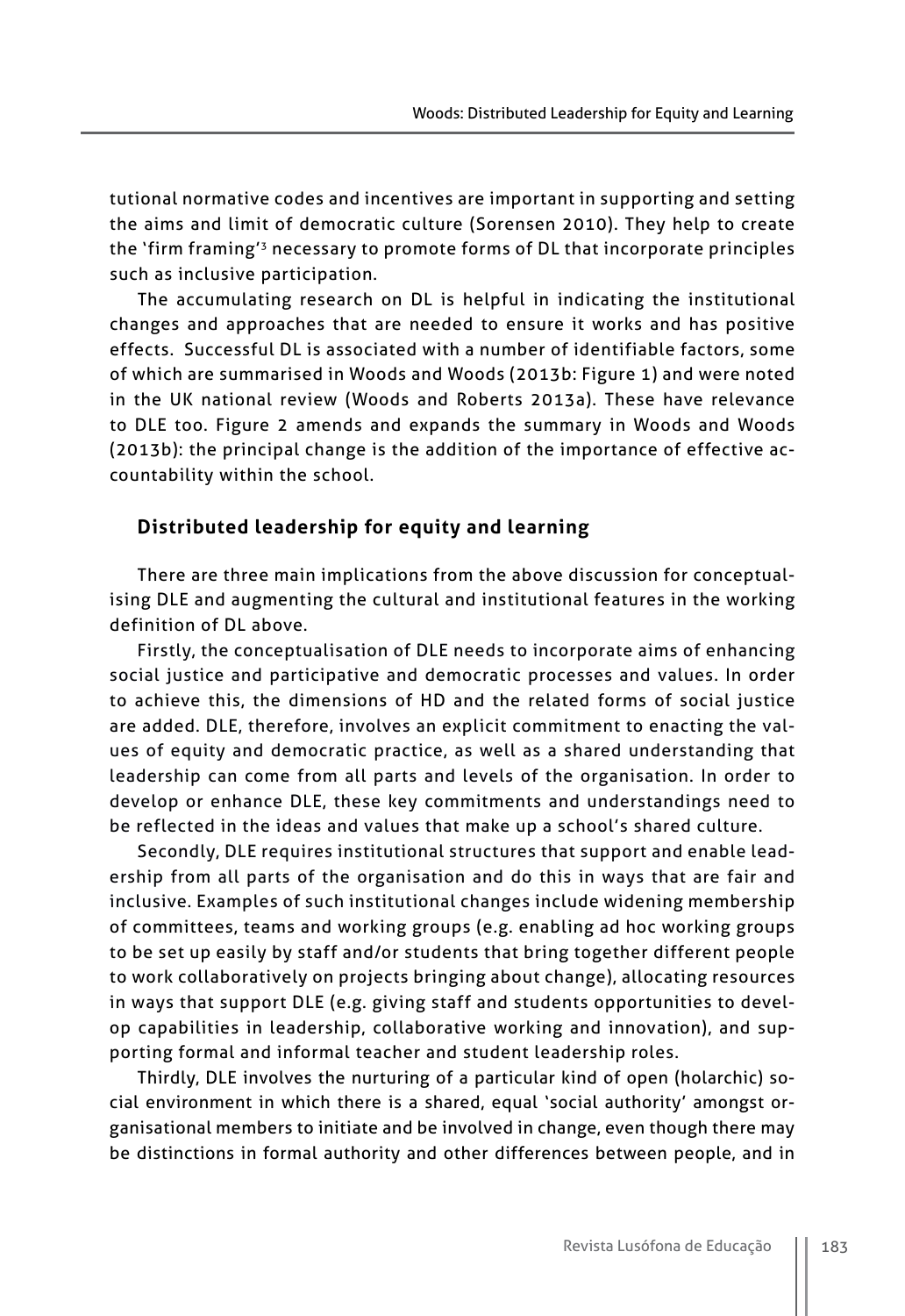which belonging, social equality, flexibility, fluidity, openness, respect, trust and mutually affirming relationships are distributed across the organisation.

In Figure 3 a conceptualisation of DLE is set out that reflects the above discussion.

**A participatory culture that views leadership as emergent**. In such a culture:

Leadership is viewed as emergent, arising from ongoing flows of interactions across the organisation and its hierarchy, not simply the actions of the single leader or small leadership elite.

Participation is valued through leadership from all parts and levels of the organisation. As part of this, questioning is valued and encouraged; innovation is seen as central to personal and professional growth.

The power of this view of leadership to effect school improvement is recognised.

Aspirations to core values of equity and holistic democracy are explicit commitments and their importance is recognised and shared by all. This means a commitment to

*inclusive participation*, so that the voice of all is heard and valued and critical questions are asked systematically and continually about who has fewer opportunities, whether based on racial, sexual, cultural or other forms of discrimination that work against equity

*holistic growth* and well-being for all, anchoring distributed leadership in a deep and holistic understanding of human growth that frames learning.

**Enabling institutional structures**. This means:

Leadership opportunities are spread beyond formal senior roles to enable different sources of expertise and perspectives to influence the organisation's work, development and innovative change

Flexible, collaborative working relationships are facilitated across traditional boundaries and hierarchies.

There is a tendency towards the creation of flatter hierarchies.

Resources are allocated in ways that support leadership from across the school.

**An open (holarchic) social environment**. In such an environment:

There are flexible and open ways of working that involve 'boundary spanning' across groups, functional divisions and departments.

A sense of belonging and trust is developed.

Co-creative and co-operative attitudes are fostered, as well as confidence, independentmindedness, autonomy and openness within agreed principles and shared goals.

Respect for all, as people and for what each person uniquely brings, and a sense of equal worth are fostered, and people support each other in their learning and professional development.

Figure 3: Conceptualisation of DLE

## **Conclusion**

To summarise, DLE is leadership which is enacted by everyone in the school, emerges from a supportive set of organisational features and works for inclusive, holistic learning. A school or other organisation which has DLE in its fullest form, is characterised by: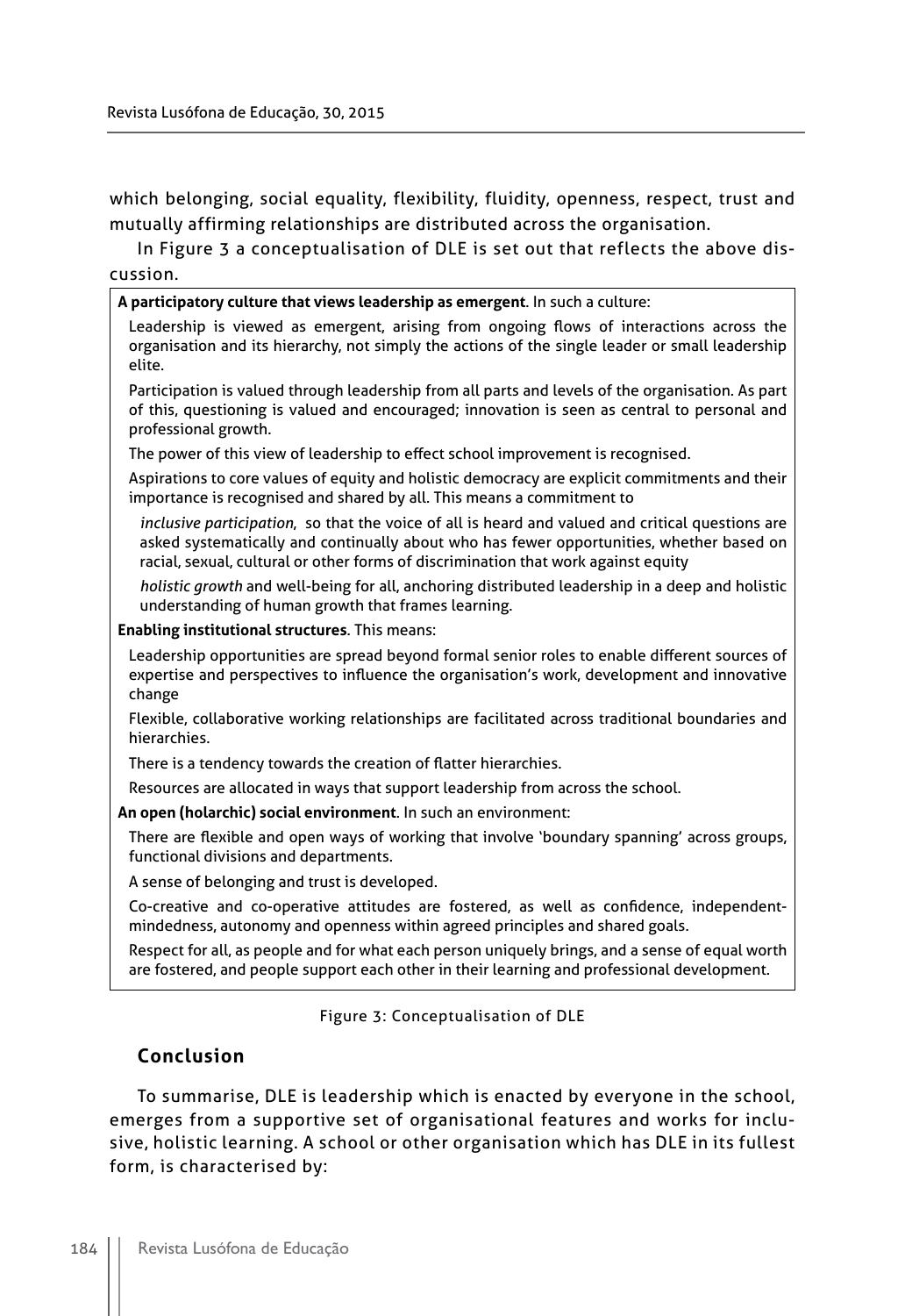- a participatory culture: a culture that views leadership as emergent, values participation and has an explicit commitment to core equity and democratic values of inclusive participation and holistic growth and well-being
- enabling institutional structures: institutional structures that facilitate and support leadership from across all parts of the organisation
- an open (holarchic) social environment: a social environment in which people are valued as people and for what they each individually bring to the work of the organisation, and positive relationships between people across status and other organisational boundaries are readily established to initiate and develop change.

The significance of this conceptualisation of DLE is that it explicitly incorporates the values of democracy, holistic learning and social justice into the meaning of distributed leadership. How it is interpreted and translated into practice in schools and elsewhere will depend on local contexts and cultures. Hence, it makes sense to recognise that there are degrees of democracy and DLE. The conceptualisation of DLE is offered as a resource and guide where there is a will to make education participative, collaborative and a more fulfilling and self-affirming experience for all.

#### **Notas:**

- <sup>1</sup> The European Policy Network on School Leadership is a project that aims to improve school leadership in Europe through a collaborative network in which members co-create, manage and share knowledge. It involves partners (including universities, education ministries and other policymakers, and professional associations) in over 20 countries. The project was funded by the European Union from 2011 to 2015. For more information, go to http://www. schoolleadership.eu.
- <sup>2</sup> David Spangler, *A Vision of Holarchy*, 2008 (http://www.sevenpillarshouse.org/index.php/ article/a\_vision\_of\_holarchy1, accessed 14th september 2010). The concept of holarchy is also developed and used by writers such as Arthur Koestler and Ken Wilbur.
- <sup>3</sup> Discussed in Woods (2003: 153,154, 156; 2005; 2011: 104-6, 162).

## **References**

- Cribb, A. & Gewirtz, S. (2003). Towards a sociology of just practices: an analysis of plural conceptions of justice. In C. Vincent (Ed.). Social Justice, Education and Identity (pp. 15-29). London: Routledge Falmer.
- Day, C., et al (2009). The impact of school leadership on pupil outcomes: Final report. (Research Report DCSF- RR108) London: Department for Children, Schools and Families.
- Frost, D. and MacBeath, J., with Stenton, S., Frost, R., Roberts, A. & Wearing, V. (2010). Learning to lead: An evaluation. Cambridge: Leadership for Learning, University of Cambridge Faculty of Education.

Gratton, L. (2007). Hot Spots. Harlow: Pearson Education.

- Gronn, P. (2009). Leadership Configurations. Leadership, 5 (3), 381-394.
- Harris, A. (2013). Distributed Leadership: Friend or Foe? Educational Management Administration and Leadership, 41(5), 545-554.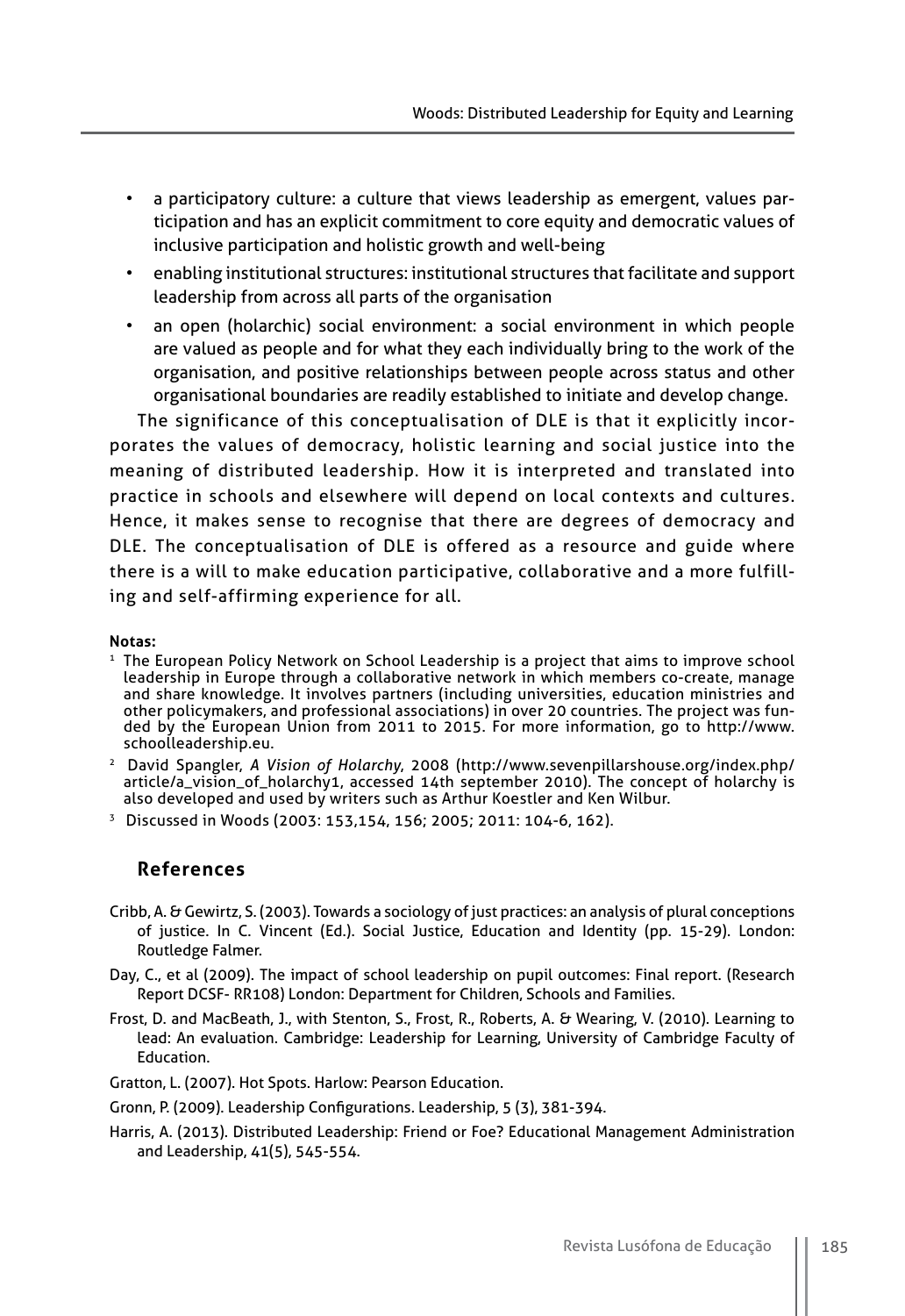- Kensler, L.A.W. (2008). The ecology of democratic learning communities. Unpublished PhD thesis,. Bethlehem, PA, US: Lehigh University.
- Kollias, A. & Hatzopoulos, P. (Eds.) (2013). School Leadership Policy Development: The EPNoSL Briefing Notes. European Policy Network on School Leadership [Available at http:// www.schoolleadership.eu/portal/deliverable/briefing-notes-school-leadership-policydevelopment, accessed 8/1/2015].
- Leithwood, K., Day, C., Sammons, P., Harris, A. & Hopkins, D. (2006). Successful School Leadership: What It Is and How It Influences Pupil Learning. (Research Report RR800) London: Department for Education and Skills.
- Louis, K. S., Leithwood, K., Wahlstrom, K. L., & Anderson, S. E. (2010). Investigating the links to improved student learning: Final report of research findings. St. Paul, MN: University of Minnesota.
- Risku, M. and Tian, M. (2013). Distributed Leadership and Social Justice: Case Study Finland. Interim Report for European Policy Network on School Leadership [Available at http://www. schoolleadership.eu/nl/portal/resource/distributed-leadership-and-social-justice-case-studyfinland, accessed on 8/1/2015].
- Slavin, R. E. (2010). Co-operative learning: what makes group-work work?. In H. Dumont, D. Istance & F. Benavides (Eds.). The Nature of Learning (pp. 161-178). Paris: OECD.
- Sorensen, E. (2010). Governance and Democracy. (Working Paper) Roskilde: Centre for Democratic Network Governance, Roskilde University.
- Stoll, L. (2011). Leading Professional Learning Communities. In J. Robertson & H. S. Timperley (Eds.). Leadership and Learning (pp. 103-117). London: Sage.
- Robinson, V. M. J. (2006). Putting Education Back into Educational Leadership. Leading & Managing, 12 (1), 62-75.
- Robinson, V. M. J., Lloyd, C. A. & Rowe, K. J. (2008). The Impact of Leadership on Student Outcomes: An Analysis of the Differential Effects of Leadership Types. Educational Administration Quarterly, 44 (5), 635-674.
- Timperley, H. S. & Robertson, R. (2011). Establishing Platforms for Leadership and Learning. In J. Robertson & H. S. Timperley (Eds.). Leadership and Learning (pp. 3-12). London: Sage.
- Ward, S. C., Bagley, C., Woods, P. A., Lumby, J., Hamilton, T. & Roberts, A. (2013). School Leadership and Equity: A Critical Review of the Literature. In A. Kollias & P. Hatzopoulos (Eds.). School Leadership Policy Development: The EPNoSL Briefing Notes (pp. 69-80). European Policy Network on School Leadership [Available at http://www.schoolleadership.eu/portal/deliverable/briefingnotes-school-leadership-policy-development. accessed on 8/1/2015].
- Woods, G. J. and Woods, P. A. (2008). Democracy and Spiritual Awareness: Interconnections and implications for educational leadership. International Journal of Children's Spirituality, 13 (2), 101-116.
- Woods, G. J. and Woods, P. A. (2013a). Degrees of Democracy Framework: A Review of its use and impact. A report prepared for the School of Education, University of Hertfordshire, UK. [Available at http://researchprofiles.herts.ac.uk/portal/en/projects/degrees-of-democracy-a-review-ofits-use-and-impact(a02af90c-0584-4cd4-9cf9-f8d1764de1ef).html, accessed on 8/1/2015].
- Woods, P. A. (2005). Democratic Leadership in Education. London: Sage.
- Woods, P. A. (2011). Transforming Education Policy: Shaping a democratic future. Bristol: Policy **Press**